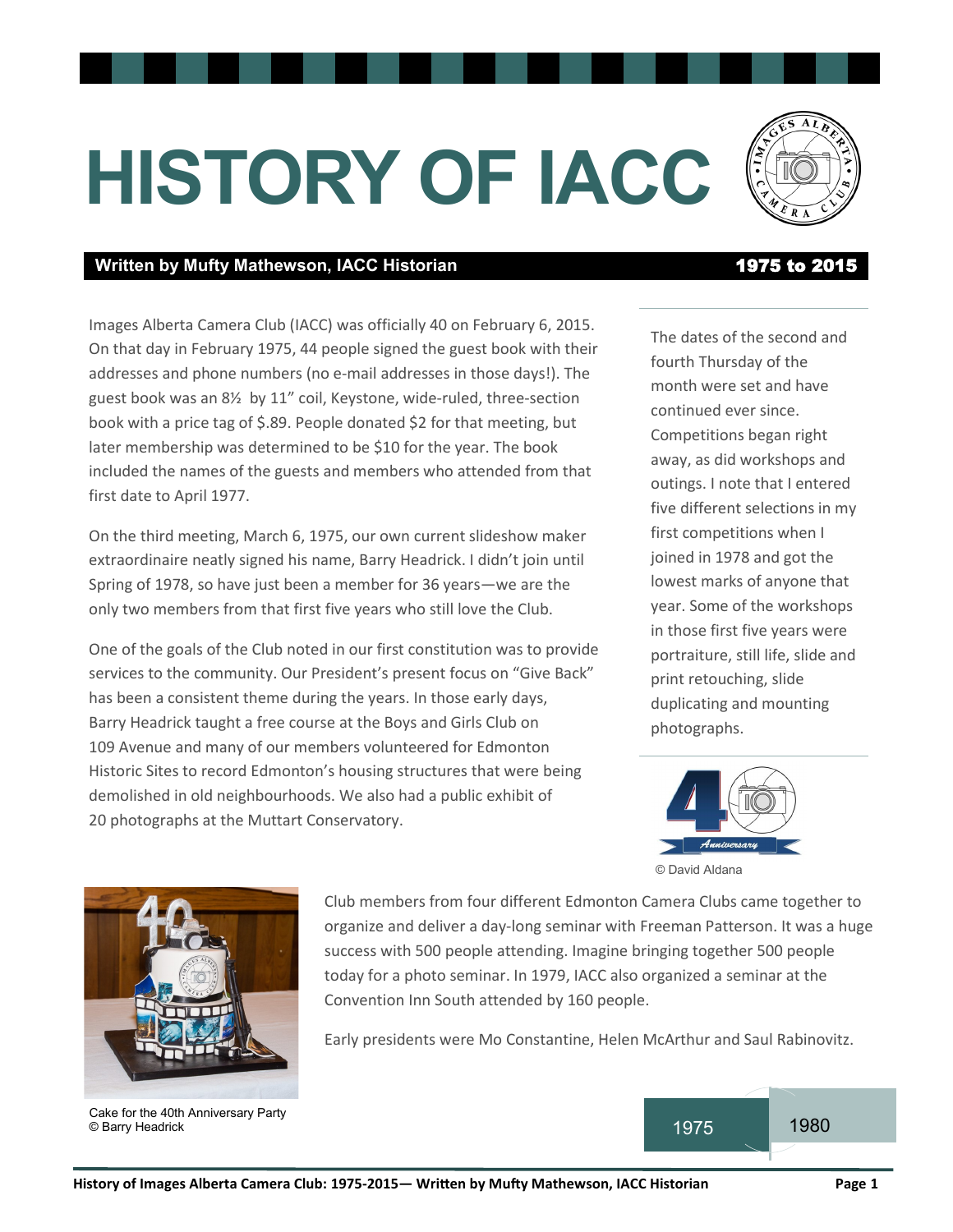The years 1980 to 1985 saw some great photographers join the Club—Flo Duggan and Max Wilke (both charter members)—and Gerry Harris took on the role as president. Mike Grandmaison and Val Horne joined and edited *Imagery*. Ilona Ryder and Barry Headrick organized the workshops and I wrote an article in each *Imagery* called "Around Town" highlighting different photography galleries and shows in Edmonton.

New members that contributed greatly to the Club were Drew and Elaine Jeffries, Frank Marsh, Leotta Cummins, Bill Hogg and Gerry Horne.

In 1981, the Club met at the Southwest Culture Centre; in 1982 we moved to the Belgravia Community League; and finally in 1983 we moved to the John Janzen Nature Centre.

Members were unhappy when the price of film went higher than \$.75 a roll. There were warnings about what airport X-rays would do to film, and an article in *Imagery*  suggested that we keep film in our pockets when the weather was cold so it wouldn't snap when it went into the camera. There was a warning, as well, to check your slides when you got them back for fingerprints that ruin the emulsion on the slide.

International Year of the Disabled Persons was 1981 and Mike Grandmaison, Saul Rabinovitz and I made a special slideshow with a song called "Look Beyond" (by Pat McKee) that was submitted to the National Association for Photographic Arts and won great accolades.

In 1982, the May Awards banquet was held in the Griesbach Officer's Mess, with cocktails and dinner for \$12 per person.

In 1984, the Pope's visit to Edmonton brought a request to the Club to shoot 50 rolls of film for the chance to be in a book called "Celebrate Our Faith." Many members covered the Pope's special mass, his procession down Jasper Avenue and the packaging of 10,000 rosaries at Big Sister House. Bill Wyshynski and Linda Lee Nichols had their work accepted and were paid \$50 for each photograph in the book.

In 1985, we had an outing to photograph the Legislature. We had the run of the whole building, including the Speaker's Gallery, the Carillion Room and the Top Gallery. There were two security guards to watch us; however after 9/11 and in today's world the Government would never allow us to do that again.

The year 1985 was the  $10^{th}$  Anniversary of the founding of the Club. To celebrate, I convinced 52 members to shoot for 24 hours on March 7, 1985 to create a slideshow, "A Day in the Life Of Edmonton." Carousel Photographs donated masses of film and we shot over 10,000 slides that day. Finally, 320 "bests" were chosen for a fourcarousel two-projector slideshow with music that was presented as a World Premiere at the banquet in May of that year. Gerry Horne showed it about 50 times the following year. That slideshow is presently in the Edmonton Archives.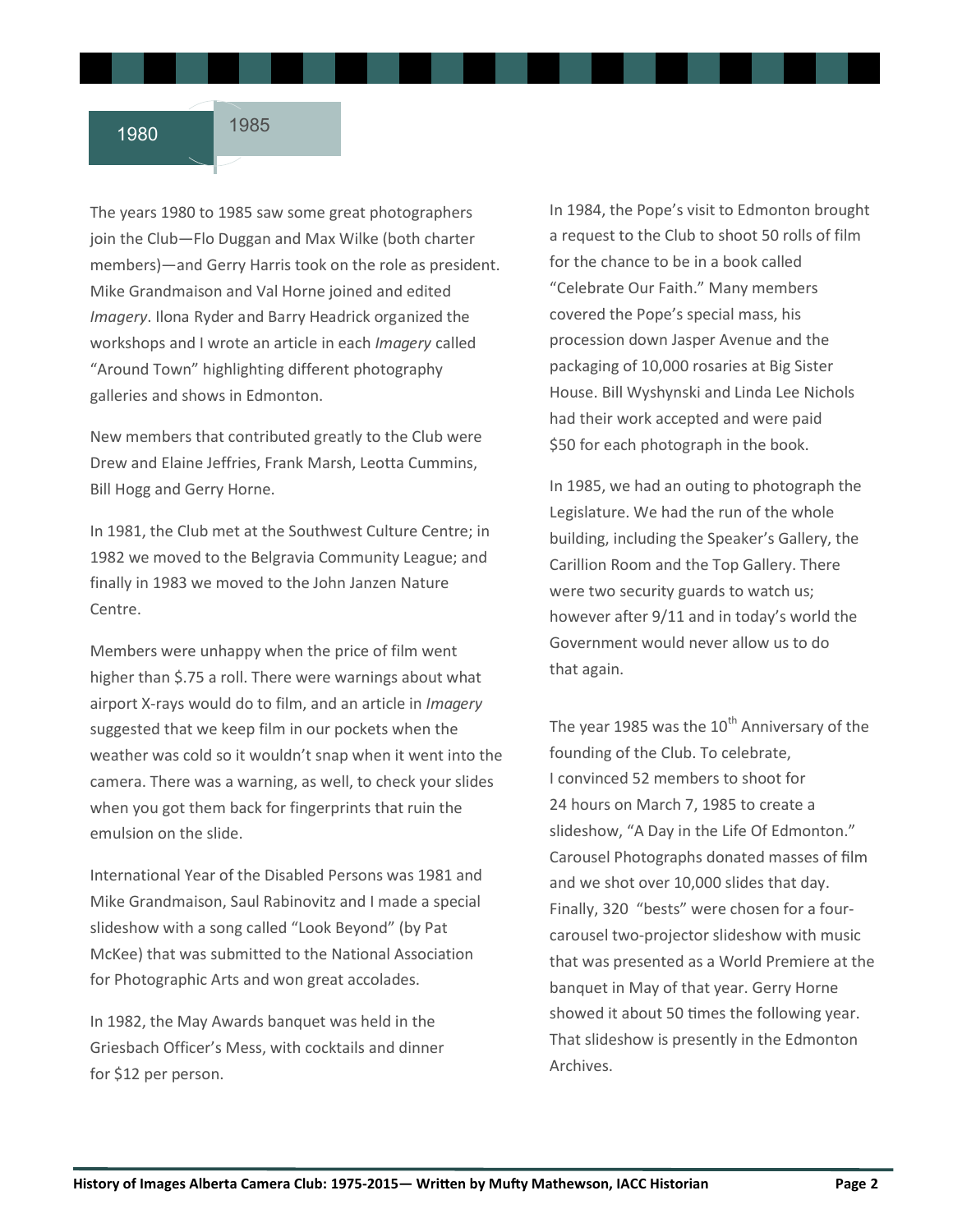The first shock for the membership was that the annual fees went up to \$25. For those who complained, it was pointed out that it worked out to \$1.50 per meeting!!

Among the guest speakers during these years were Brian Keating (of Calgary Zoo fame), Tom Webb (amazing bird photographer), Con Boland (local portrait great), John Lucas (working at the Edmonton Journal) and our own Daryl Benson (working as a mail carrier).

Our presidents were John Mawhinney, Pearl McGill, and Mark Degner. Editors were Marvelyn Albert, Bill Hogg and Michael Plumb.

New members during that time were Gerry Harris, Elaine and Drew Jeffries, Harry Meadows, Pearl McGill, and Guadolupe Buchwald.

Competitions were judged by three judges all chosen from the membership on the night of the competition. The club bought, at great expense, three little hand-held devices that did the math and came out with the winners!

We had some amazing Outings during those five years, including Stampede Wrestling, the Journal Indoor Games, Northlands Horse Show, Hobbema Rodeo and, the best and most popular, an Oilers practice.

Our Workshops were as varied, including Introduction to Colour Darkroom, Cibachrome and Kodalith Film, Observing Halley's Comet, Pet Photography, and Spirals (which were done by Gerry Harris for many years).

In order to increase our membership we set up booths in malls in September and October to showcase our photography and the benefits of the Club. It worked! We got to 100 members for the first time.

We were rich indeed. Several year-end banquets were held at Fort Edmonton. We had a chance to photograph both before and afterwards in the Park.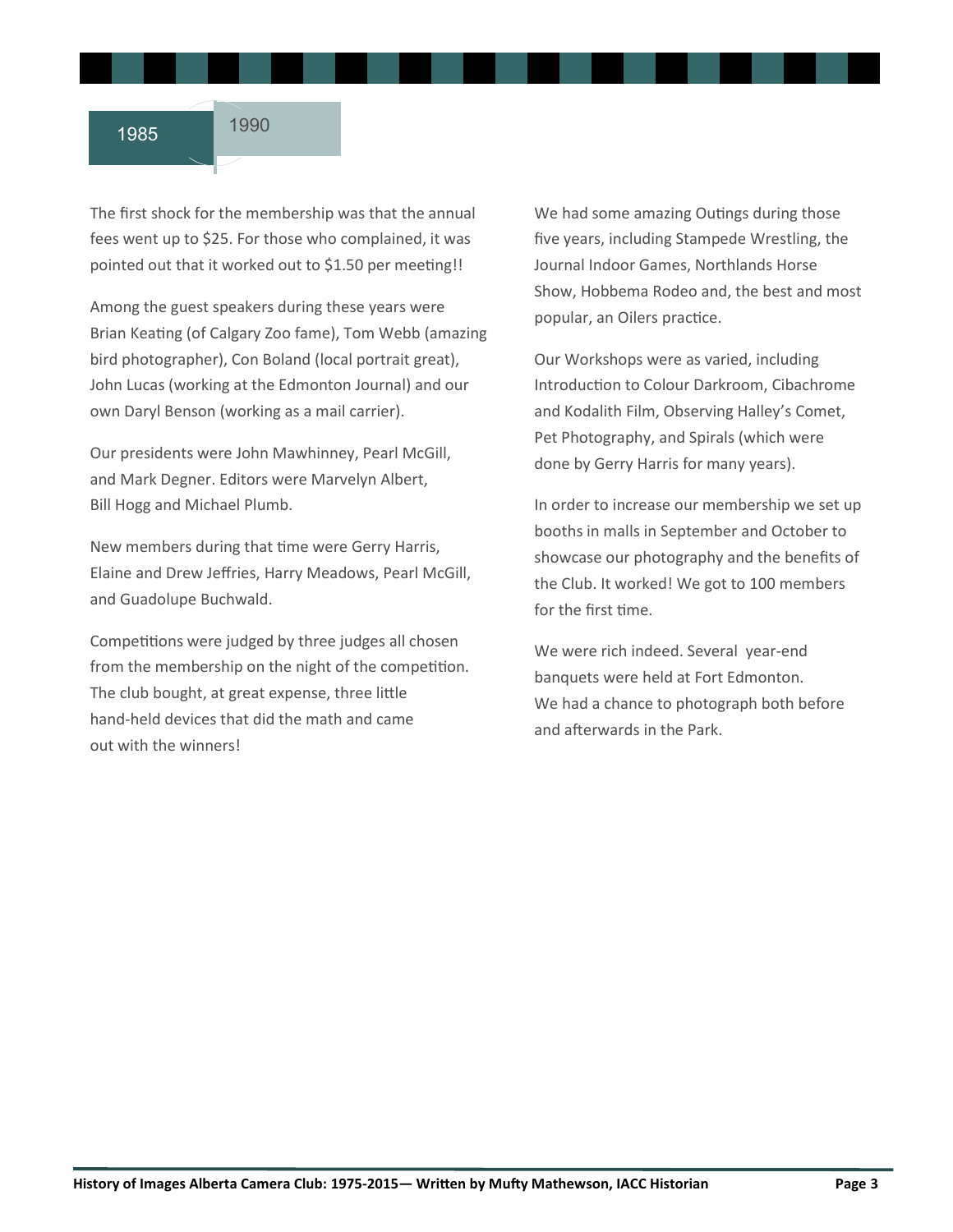Presidents of the Club during these years were Sheila Nielsen, Mufty Mathewson and Steve Sutphen.

Editors of *Imagery* were Mufty Mathewson, Bill Hogg and Millie Lust. One of the tasks of the editors in those far-off days was to see to the distribution. We actually took copies to put on the counters of some major photo outlets in the city, like Carousel (now Technicare). We occasionally had advertisements to help with the price of printing so many newsletters.

Our Club saw some new members—Leota Cummins, Frank Marsh, Marilyn McAra, Darwin Mulligan, Larry Louie, Darwin Wiggitt, Shelia Holzer, Gerry Horne, Derek Malin and Carol Rusinek.

In terms of 'Giving Back,' many members of the Club submitted their personal images to a collection of the Hope Foundation, called *Images of Hope*. The foundation was an organization that specifically studied the subject of hope. As it is a rather nebulous concept, a call was put out to photographers to submit images that meant 'Hope' to them, along with a little blurb to say why the image meant hope to that person. A grand collection of 50 photographs (many by our members) was hung at the McMullan Gallery at the University of Alberta with a grand opening on January 1995. The collection went on to hang in the Grey Nuns, General and Misericordia Hospitals, and the Cross Cancer Institute.

Another project was to assist the Northern Alberta Brain Injury Society with its awareness campaign that year. Photographs were of several activities (a march on the Legislature, an Open House, and Dove Days) to use in future publicity.

In 1991, a most controversial slideshow was shown at the Member Showcase by one of our members, Greg Krasichynski. It was called Road Kill and created all kinds of uproar and healthy discussion about what photographs "should" be shown at our meetings.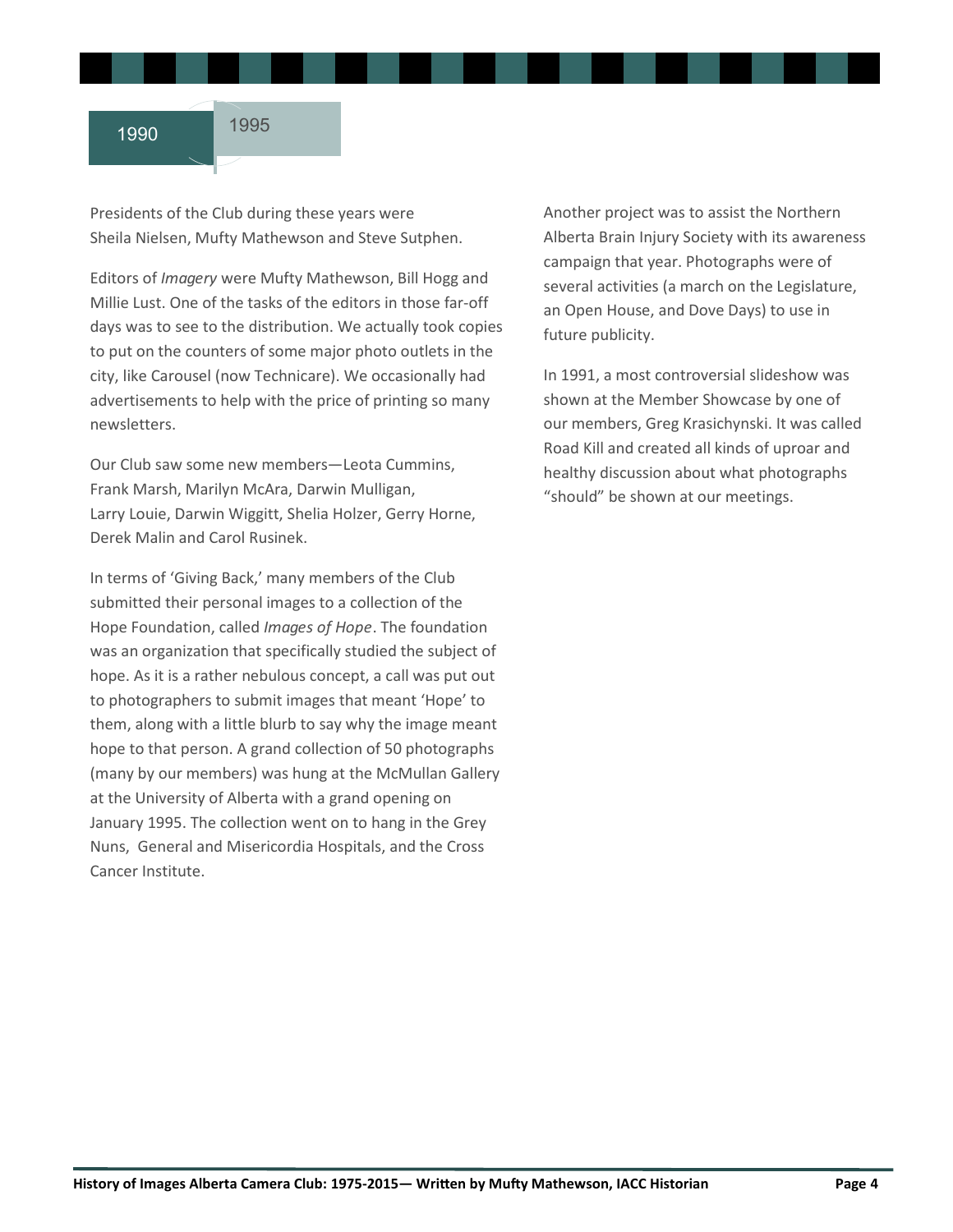These were strong film and slide years when digital discussion slowly moved into our photography lexicon.

In 1995 and 1996, exposure compensation, sandwiching slides to get special effects and filters for different film types were subjects of interest. About 250 Stock Photography businesses were flourishing in North America.

In January 1997 there was a first mention of what is available on "THE NET" and, again, in March 1997, more writing about this new phenomena—"THE NET."

Carousel Photographics came to introduce a big change in its shop—a digital copier that made all kinds of fantastic copies of our printed images. In an editorial in 1998, there was discussion about digital cameras stealing into the mainstream.

In 1999, IACC introduced a "Digital Image" category to the competitions. Members were mixed, and were asking 'What were these expensive cameras that were changing what we know?'

During these years, our presidents were Steve Sutphen and Derek Malin. The *Imagery* editors were Bill Hogg, who got an IACC Honourable Mention in the Photographic Society of America, then Mufty Mathewson, followed by Carol Gaudet. A new phenomena! Suddenly a contributor could e-mail an article or a news item to the editor and not have to bring it physically to the person.

Sheila Holzer became Membership Chair. Outings were managed by Carol Rusinek, who introduced wellresearched summer outings, as well as creative places to shoot during our meeting year.

Noted speakers during these years were Peggy Heather, speaking about the new idea of "Reduce, Recycle and Reuse;" Brian Gavriloff from the Edmonton Journal; and Daryl Benson who spoke about "Digital Images." We had many questions!

We were also busy with community work. We photographed 12 prospective employment worksites for an organization working to create a promotional package for individuals who are mentally challenged. We also photographed for Crystal Kids and for the Hardisty Nursing Home.

As the end of the millennium approached and IACC approached its 25<sup>th</sup> Anniversary Year, we made plans for a major project a book called *Edmonton Focus 2000***.** A committee of seven people was formed, with Mufty Mathewson as Chair. Plans were made. Businesses were approached for financial assistance and eventually the project accrued \$32,348 to provide film and editorial support for a book that would document the people, places and events of Edmonton at the turn of the millennium. We got letters of support from the Mayor, the Chamber of Commerce and other notables about town. The project began on July 1, 1999 and ran until June 30, 2000, with an anticipated 50 members of the Club participating. We were off and running.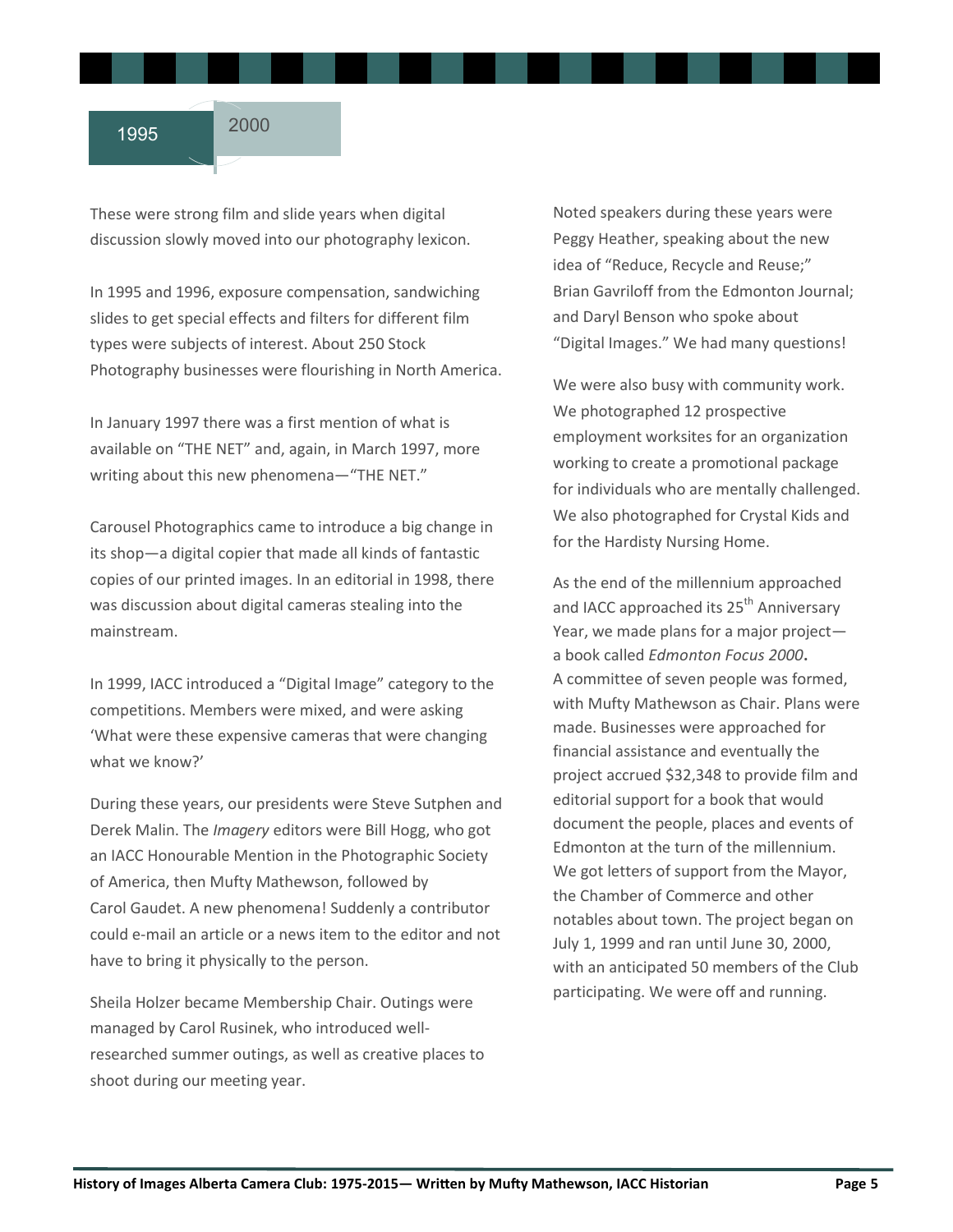Our Millennium began with six months remaining on our Y2K project, photographing Edmonton's people, places and events at the turn of the century. To celebrate our 25<sup>th</sup> Anniversary, we completed the project, and on October 3, 2000 we had a book launch in the City Room at City Hall, with 120 people attending and silver balloons. We give a copy to every school in the city, as well as to the Mayor, the City Archives and the Provincial Archives**.**  *Edmonton Focus 2000* featured 48 of our members. The project was so well sponsored by Technicare and Government grants that afterwards we donated \$7,000 to the Northern Alberta Brain Injury Society.

Our presidents during these years were Derek Malin, Carol Rusinek, Mufty Mathewson and Jim Gaa. Editors for *Imagery* were Carol Gaudet, Carol Rusinek, Cindy Hancock and Robyn Short. The winners of competitions were repeatedly Carol Rusinek, Derald Lobay, and Sheila Holzer, as well as new members Stan Fisher, Darwin Mulligan, Joan Shimizu, Mark and Leslie Degner, Charlene Ball and Ray Rasmussen. Some of our newer IACC members began to shine—Zbigniew Gortel, Miriam Stanisavljevic, Wendy Davis, Sieg Koslowski and Richard Wear.

Our rent at the John Janzen Nature Centre almost doubled, so Carol Rusinek and Sheila Holzer went on a city-wide hunt for a new place to meet. They found Allendale School. The annual dues increased from \$30 to \$40 a year.

Workshops included Kodalith, Wedding, Spirals, Darkroom, and Black Light. Outings included a fencing club, the Sikh Temple, Maligne Canyon in Jasper, a trip to Em-Te-Town and a treasure hunt. Hilary Morin, at the forefront of the digital world, designed our web page and we had a new designer, Hallie Du Preez make it as visible as possible to search engines. This was new language for so many of us hobby photographers. More discussion happened about whether digital photography was a fad or here to stay.

Daryl Benson spoke to us about a new concept, digitally altered photographs. We were impressed.

In February 2001, a new "Special" digital competition was introduced to the Club. The new rules said that "the images must be computer manipulated and consist of a 'Before' and 'After' print." Even later in 2003, the digital competition was still a hot subject. Derald Lobay writes, "I think we all have to accept the idea that digital photography is not going to be another fad." This was the first year that digital cameras outsold film cameras.

Carol Rusinek inaugurated a Mentorship Program. Sheila Holzer inaugurated the Northern Alberta Institute of Technology (NAIT) Student Scholarship Award. We won two awards from the Photographic Society of America for our newsletter, based on the criteria of most "motivational or creative" and on the variety and quality of the information.

In 2002, we inaugurated the first Honourary Member and chose Daryl Benson as the recipient for this award. We purchased a new sound system and the webmaster joined the IACC Executive. In 2003, we began the practice that all members would vote for the winners of the competitions, a change that remains until today.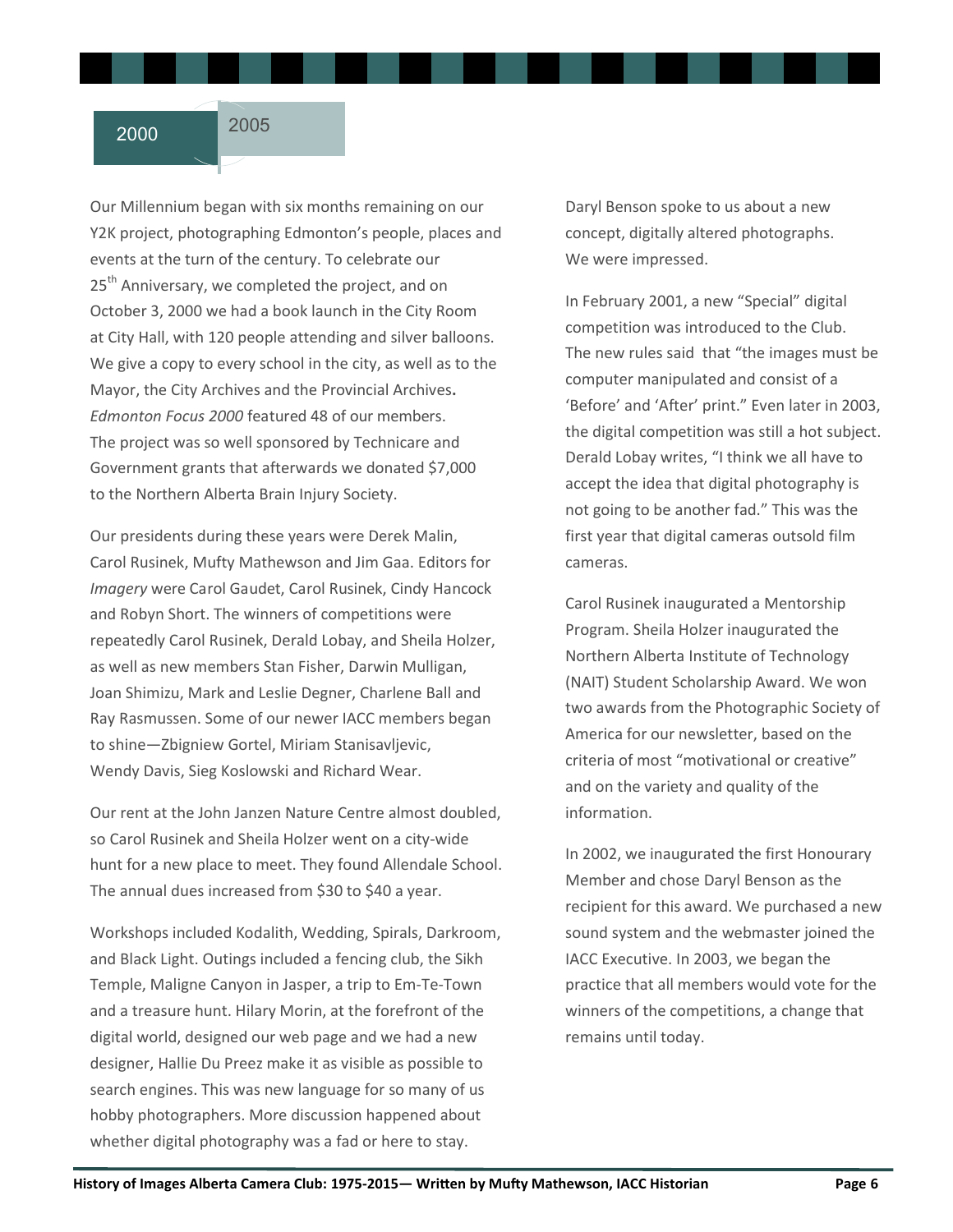During 2005 to 2010, the Club reached over 100 members for the first time, the web bringing in many young and vibrant photographers to a Club that had been quietly aging. Edmonton lost its only camera repair shop and, in 2009, gained Vistek. Our webmaster pleaded for members to submit photographs, so he could create a gallery for members on the website. This was new and exciting, but scary for those of us not really up on our computer wizardry.

We were still having slides in our competitions, but the entries were becoming fewer and fewer. In October, there was a new option to pre-register prints and slides for competition to lighten the load for the Competitions Chair. The maximum entries for each category went down from three to two and, in 2009, it became mandatory to pre-register all entries. Looking at the names of those who entered and won competitions over the many years, we consistently saw Sheila Holzer, Carol Rusinek and Derald Lobay.

The first digitized newsletter happened in the summer of 2008 and, since then, copies were posted our website. The fees went up in 2008 to \$50 per year. The Club had a group Exhibit at the Royal Alexandra Hospital from October to December. That same year we moved locations to our present location at Pleasantview Community Hall. In the fall of 2008, we did a special project with Edmonton Archives called, "Then and Now." About 40 members chose one photograph from the archives and then shot the same location in 2008. There was an opening night celebration of the photographs hung side-by-side, with many members present in the new Archives building.

Presidents during these years were Jim Gaa, Miriam Stanisavljevic, Ray von der Woning and Scott Henderson. Editors of *Imagery* were Robyn Short, Richard Perron, Kathy Newfeld, Rae Emogene and Fred Rushworth. All the other positions on the Board were filled with long-term hard workers, who helped IACC be such a vibrant Club for such a long time.

Carol Rusinek and Sheila Holzer, quietly organized events and gathered people for outings and workshops.

Some of those outings were amazing and included the Citadel, Government House, Maligne Canyon Ice Walk, Orchids at Muttart, Churches of Lamont County and Con Boland's studio. We began going to Aldon's Auto Salvage and going to create downtown 'Reflections.' We went to Holes Greenhouse, Rainbow Valley and Whitemud Creek, the Silver Skate Festival and the John Janzen Nature Center. We had a quad race shoot and dog sled races, a harvest outing, and a barn shoot.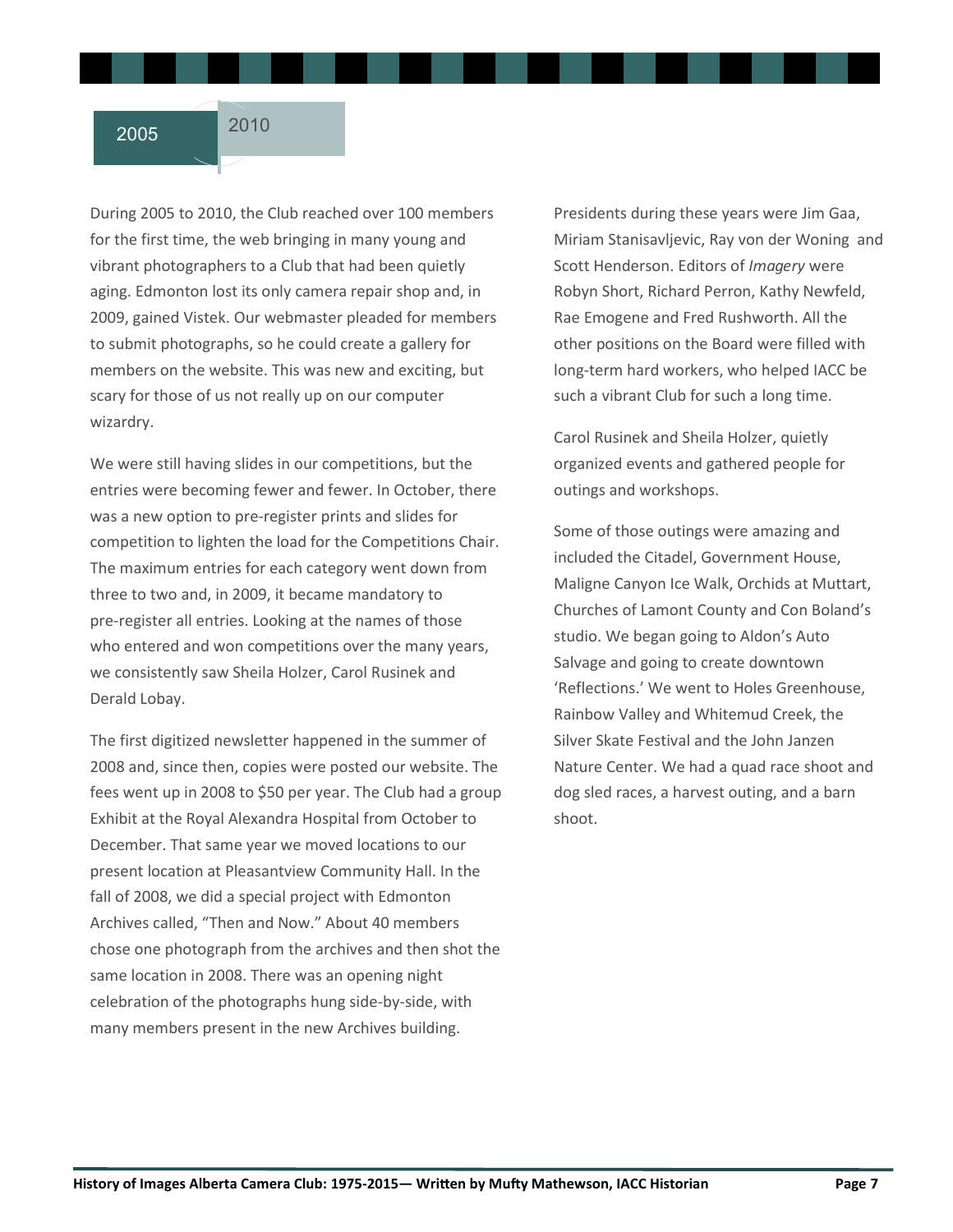continued

The workshops were equally varied and fascinating. We had our first Photoshop workshop. Our editor at the time wrote, "Photoshop is only a tool and not a replacement for good composition and metering techniques." (Hmmm, this still remains true I would say.) Jim Ainslie gave his first Flatbed scanner workshop; Gerry Wirun did summer portraits; Marc Cherniwchan gave several workshops on printing BIG prints; Darwin Mulligan did studio portrait and engagement portrait workshops; Zbigniew Gortel did matting; Carol Rusinek gave many Black Light workshops; Robert Goerzen did a portrait workshop; and Mufty Mathewson gave a slideshow-making workshop, as well as her "Flowers Under Water" workshop.

Carol organized participation in World Photography Day (August 19, 2008) in Hawrelak Park. Carol also organized several summer activities for IACC photographers.

During these years, five Honorary Members were named: Leotta Cummins, Max Wilke, Gerry Harris, Steve Sutphen and Sheila Holzer. All most deserved!

New names were popping up with competition wins— Bob Royer, Quincey Deters and Vincent Eyben.

In the summer of 2010, several members of the Club joined Fred Rushworth to photograph the Rona MS Bike Run from Edmonton to Camrose—a two-day event with a slideshow of the riders on the evening of the first day. Now that's a challenge!

Way to give back Images Alberta Camera Club members!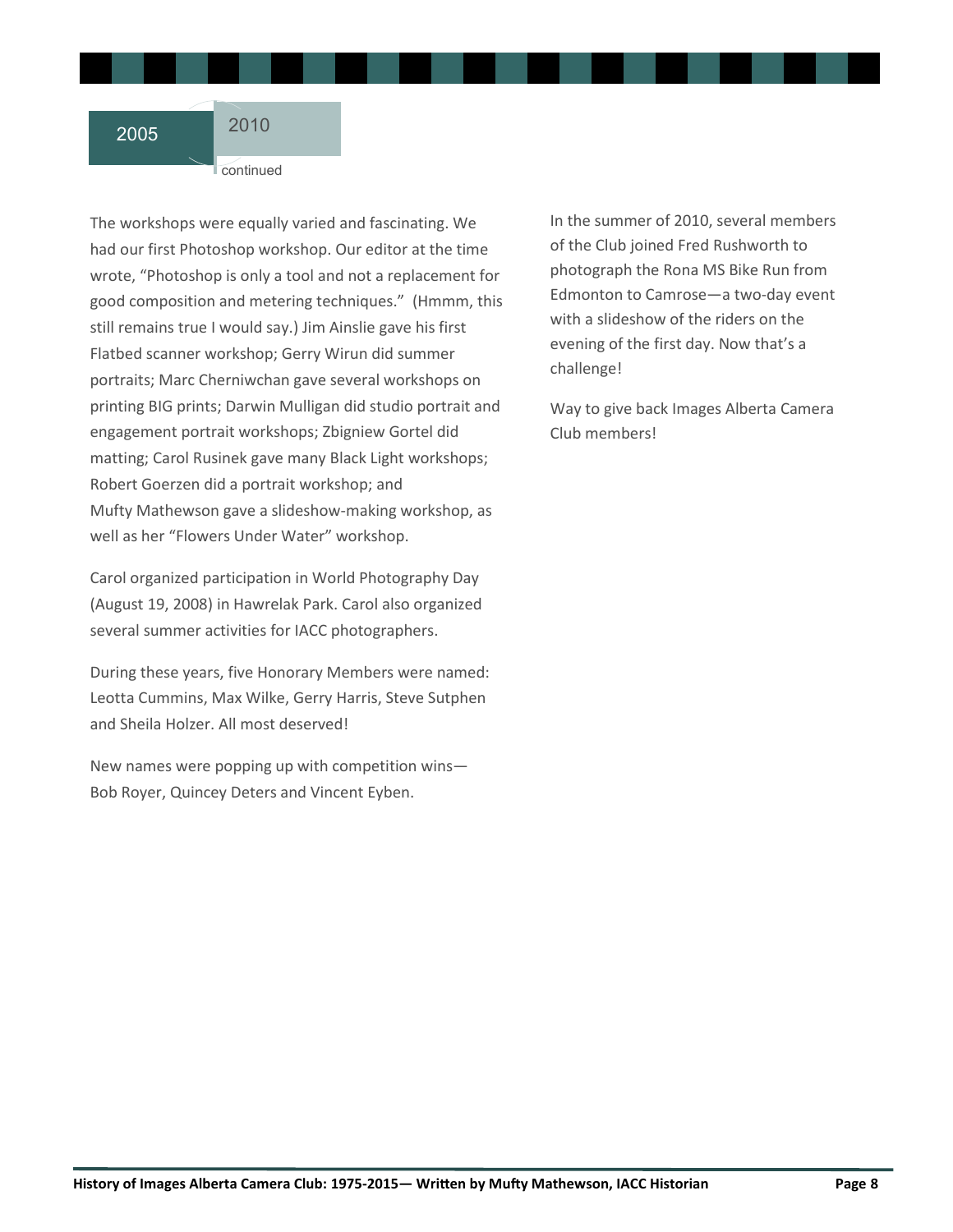To complete the historical review for the last 40 years, I re-read all the issues of *Imagery* for the last five-year period and much has happened from 2010 to 2015, with Presidents Scott Henderson and David Aldana at the helm. Fred Rushworth and Barbara Morban served as editors of *Imagery* during that time, with Gilles Simard as assistant editor.

For the first time in our history, our membership climbed to 191 in 2015.

IACC has a Facebook group of 105 members to regularly post images and receive feedback on the work.

We changed our website domain to www.imagesalberta.ca.

And while I'm at it, I might as well list some of the Workshops over the past five years.

- Lightroom (several)
- Portrait
- Digital Darkroom
- Making Photobooks
- Flowers Under Water
- Off-camera Flash
- Black Light
- Light Box and Scanner
- Night Sky, Low Light
- Matting
- Landscape Editing
- First Shoot and Critique

All these workshops were given by IACC members, who generously shared their talents with other members.

Just for fun, I listed below many of the Outings we had during these years (some several times). I may have missed a couple because the activity of the Club is amazing.

- Aldon Auto Salvage
- Fort Edmonton Christmas
- Refinery Row
- Clifford E. Lee Sanctuary
- Aviation Museum
- Birkebeiner Ski Event
- Pro Show Gold
- Silver Skate Festival
- Equipment at Vistek
- Churchill Square
- Enjoy Centre
- Devonian Botanic Garden
- Salisbury Greenhouse
- Edmonton Skyline
- Halloween Alley
- Sikh Temple
- Legislature at Xmas
- Orchid Fair
- Edmonton Radial Railway
- Muttart Conservatory (for Sony Mirrorless)
- Coyote Lake Nature Preserve
- Ukrainian Cultural Heritage Village
- Nature Conservancy Canada
- Chickakoo Lake